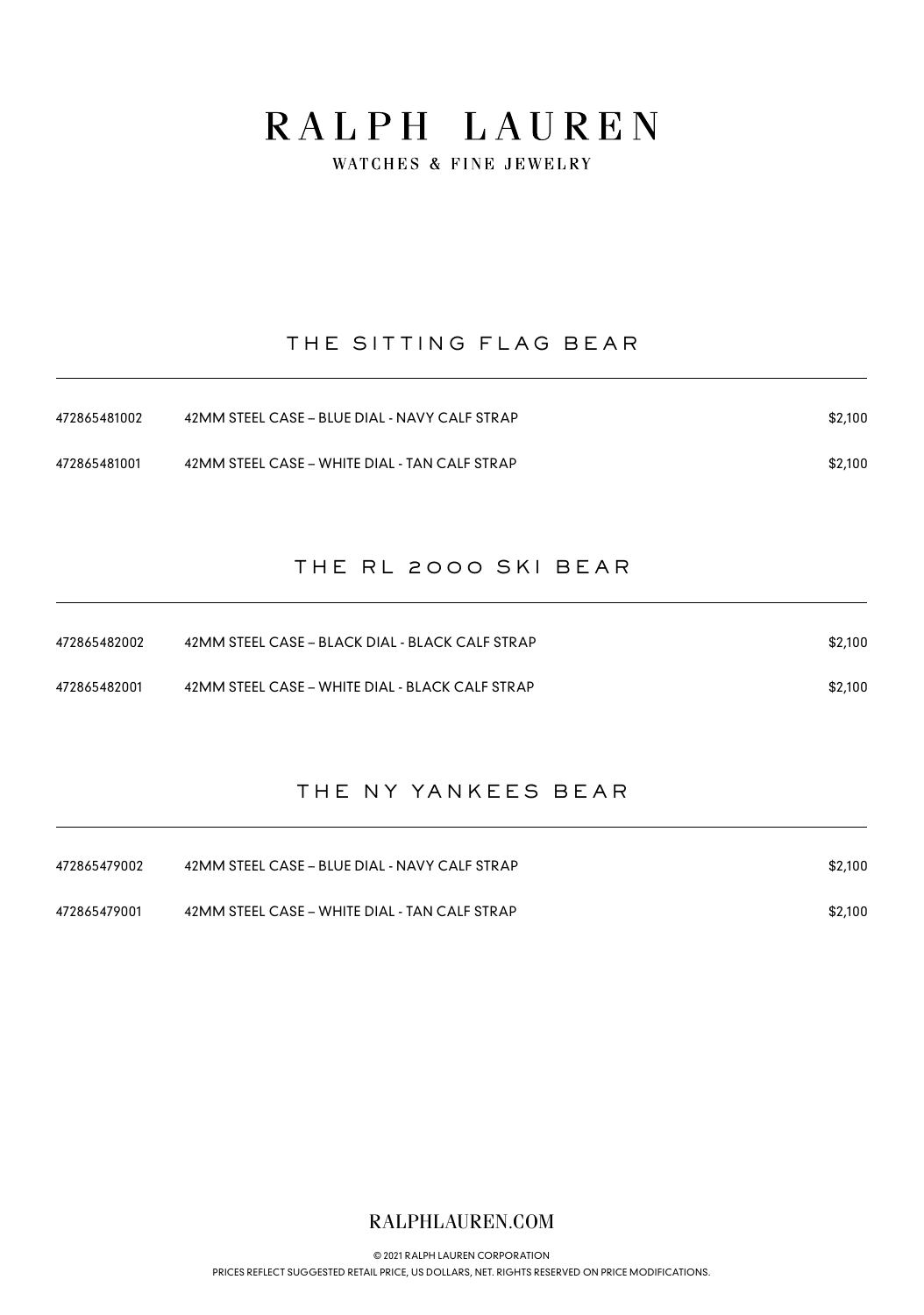WATCHES & FINE JEWELRY

### THE SITTING FLAG BEAR

| 472865481002 | 42MM STEEL CASE – BLUE DIAL - NAVY CALF STRAP | 1 900 € |
|--------------|-----------------------------------------------|---------|
| 472865481001 | 42MM STEEL CASE – WHITE DIAL - TAN CALF STRAP | 1 900 € |

#### THE RL 2000 SKI BEAR

| 472865482002 | 42MM STEEL CASE – BLACK DIAL - BLACK CALF STRAP | 1 900 € |
|--------------|-------------------------------------------------|---------|
| 472865482001 | 42MM STEEL CASE – WHITE DIAL - BLACK CALF STRAP | 1 900 € |

### THE NY YANKEES BEAR

| 472865479002 | 42MM STEEL CASE - BLUE DIAL - NAVY CALF STRAP | 1900€ |
|--------------|-----------------------------------------------|-------|
| 472865479001 | 42MM STEEL CASE - WHITE DIAL - TAN CALF STRAP | 1900€ |

### RALPHLAUREN.COM

© 2021 RALPH LAUREN CORPORATION [PRICES REFLECT SUGGESTED RETAIL PRICE, EUROZONE, TAXES INCLUDED. RIGHTS RESERVED ON PRICE MODIFICATIONS.](https://www.ralphlauren.com)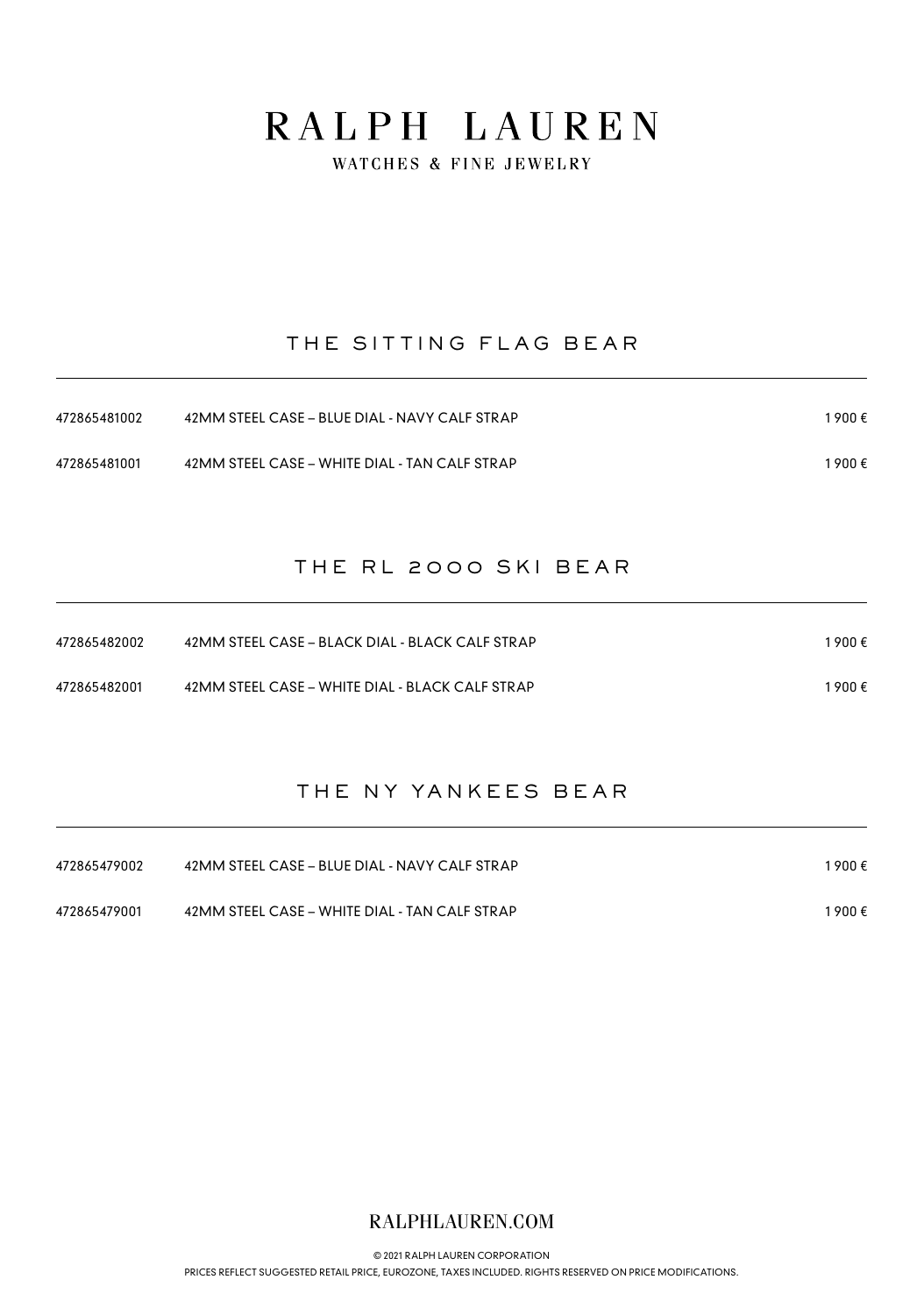WATCHES & FINE JEWELRY

### THE SITTING FLAG BEAR

| 472865481002 | 42MM STEEL CASE – BLUE DIAL - NAVY CALF STRAP | £1650 |
|--------------|-----------------------------------------------|-------|
| 472865481001 | 42MM STEEL CASE – WHITE DIAL - TAN CALF STRAP | £1650 |

#### THE RL 2000 SKI BEAR

| 472865482002 | 42MM STEEL CASE – BLACK DIAL - BLACK CALF STRAP | £1650 |
|--------------|-------------------------------------------------|-------|
| 472865482001 | 42MM STEEL CASE – WHITE DIAL - BLACK CALF STRAP | £1650 |

### THE NY YANKEES BEAR

| 472865479002 | 42MM STEEL CASE - BLUE DIAL - NAVY CALF STRAP | £1650 |
|--------------|-----------------------------------------------|-------|
| 472865479001 | 42MM STEEL CASE - WHITE DIAL - TAN CALF STRAP | £1650 |

### RALPHLAUREN.COM

© 2021 RALPH LAUREN CORPORATION

[PRICES REFLECT SUGGESTED RETAIL PRICE, POUNDS STERLING, TAXES INCLUDED. RIGHTS RESERVED ON PRICE MODIFICATIONS.](https://www.ralphlauren.com)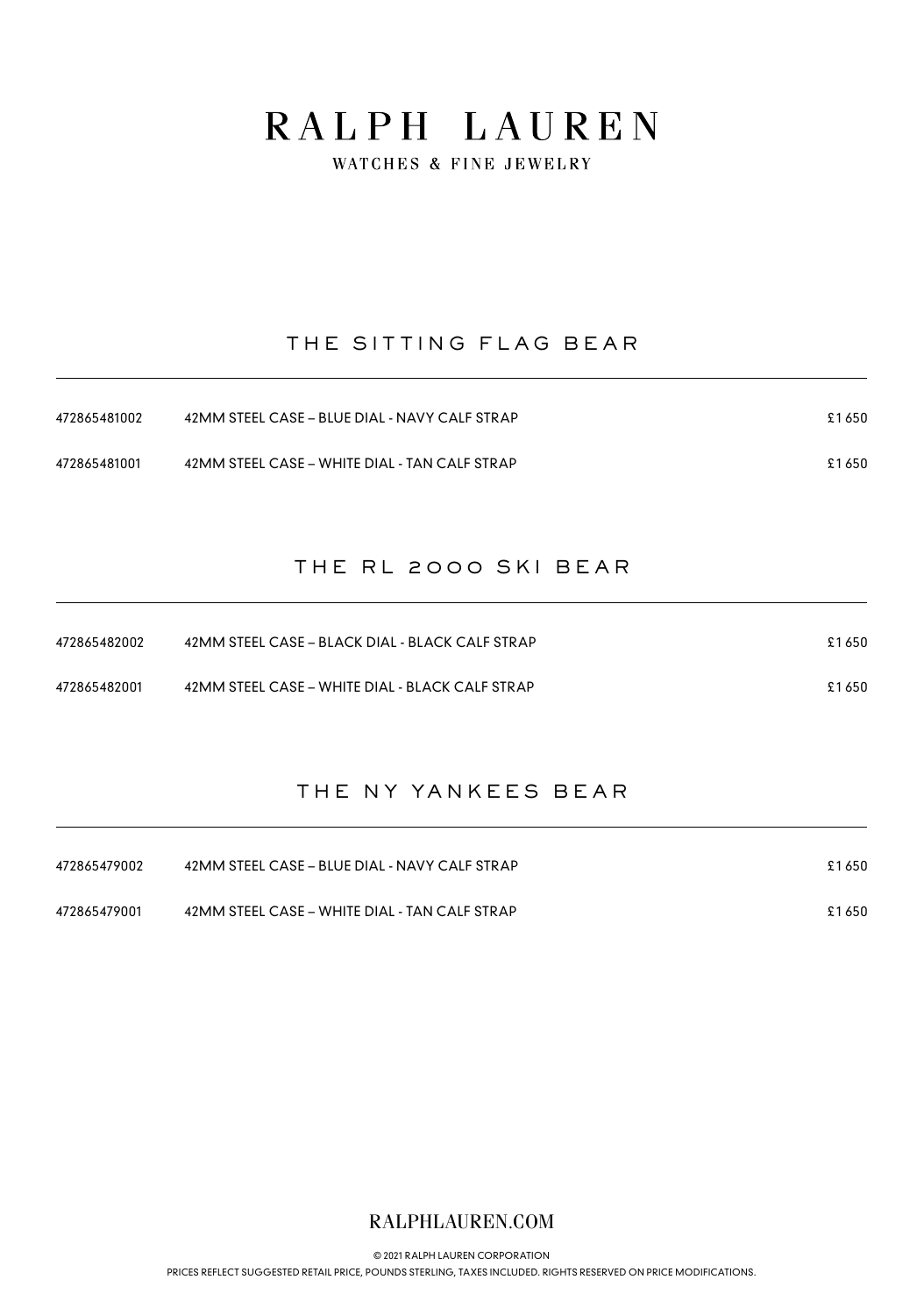WATCHES & FINE JEWELRY

### THE SITTING FLAG BEAR

| 472865481002 | 42MM STEEL CASE – BLUE DIAL - NAVY CALF STRAP | CNY 16 900 |
|--------------|-----------------------------------------------|------------|
| 472865481001 | 42MM STEEL CASE – WHITE DIAL - TAN CALF STRAP | CNY 16 900 |

#### THE RL 2000 SKI BEAR

| 472865482002 | 42MM STEEL CASE – BLACK DIAL - BLACK CALF STRAP | CNY 16 900 |
|--------------|-------------------------------------------------|------------|
| 472865482001 | 42MM STEEL CASE – WHITE DIAL - BLACK CALF STRAP | CNY 16 900 |

### THE NY YANKEES BEAR

| 472865479002 | 42MM STEEL CASE – BLUE DIAL - NAVY CALF STRAP | CNY 16 900 |
|--------------|-----------------------------------------------|------------|
| 472865479001 | 42MM STEEL CASE – WHITE DIAL - TAN CALF STRAP | CNY 16 900 |

### RALPHLAUREN.COM

© 2021 RALPH LAUREN CORPORATION

[PRICES REFLECT SUGGESTED RETAIL PRICE, CHINESE YUAN RENMINBI, TAXES INCLUDED. RIGHTS RESERVED ON PRICE MODIFICATIONS.](https://www.ralphlauren.com)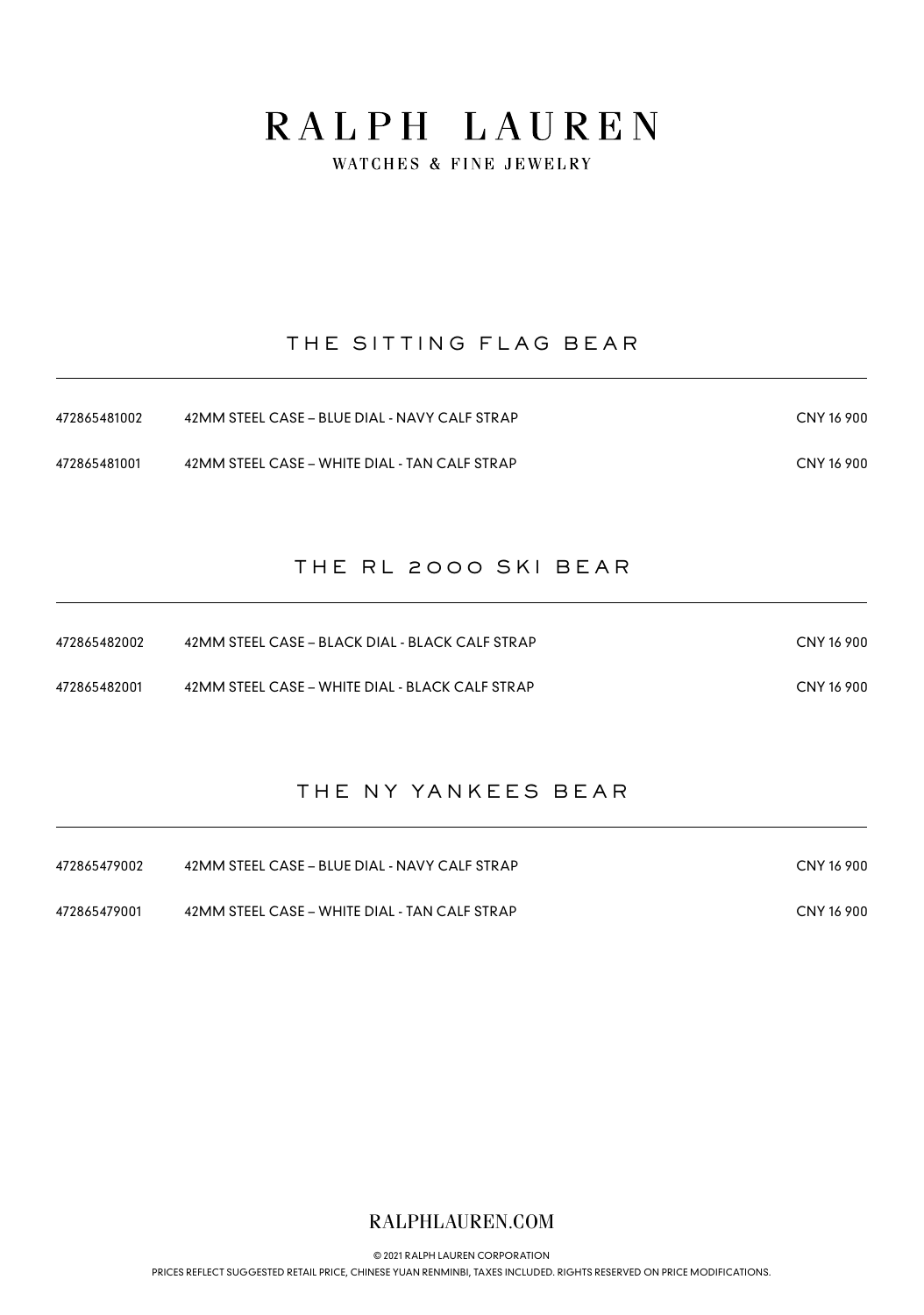WATCHES & FINE JEWELRY

### THE SITTING FLAG BEAR

| 472865481002 | 42MM STEEL CASE - BLUE DIAL - NAVY CALF STRAP | HKD 16 900 |
|--------------|-----------------------------------------------|------------|
| 472865481001 | 42MM STEEL CASE – WHITE DIAL - TAN CALF STRAP | HKD 16 900 |

#### THE RL 2000 SKI BEAR

| 472865482002 | 42MM STEEL CASE – BLACK DIAL - BLACK CALF STRAP | HKD 16 900 |
|--------------|-------------------------------------------------|------------|
| 472865482001 | 42MM STEEL CASE – WHITE DIAL - BLACK CALF STRAP | HKD 16 900 |

### THE NY YANKEES BEAR

| 472865479002 | 42MM STEEL CASE – BLUE DIAL - NAVY CALF STRAP | HKD 16 900 |
|--------------|-----------------------------------------------|------------|
| 472865479001 | 42MM STEEL CASE – WHITE DIAL - TAN CALF STRAP | HKD 16 900 |

RALPHLAUREN.COM

© 2021 RALPH LAUREN CORPORATION [PRICES REFLECT SUGGESTED RETAIL PRICE, HONG KONG DOLLARS, NET. RIGHTS RESERVED ON PRICE MODIFICATIONS.](https://www.ralphlauren.com)